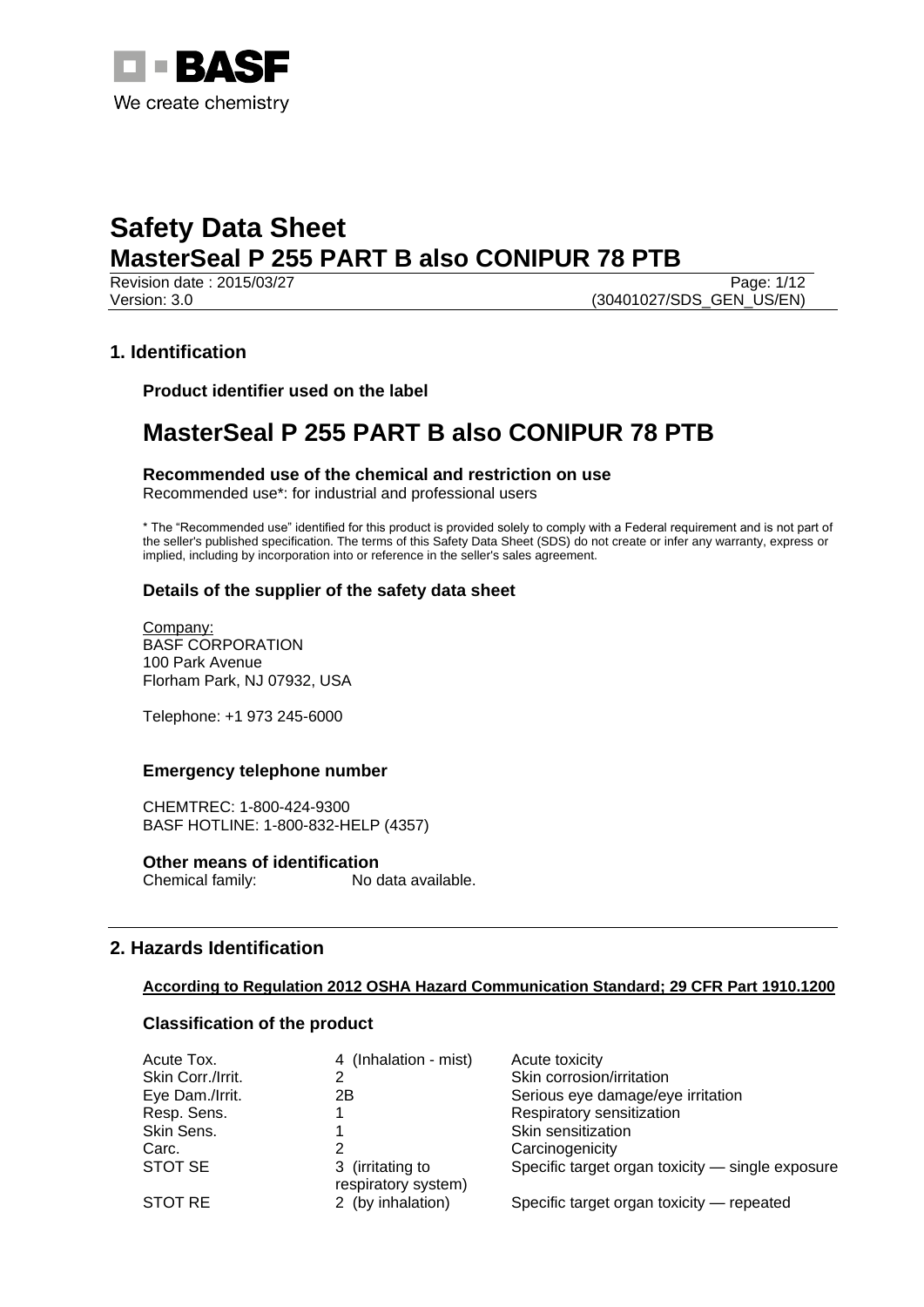Revision date : 2015/03/27<br>
Version: 3.0 (30401027/SDS\_GEN\_US/EN)

(30401027/SDS\_GEN\_US/EN)

exposure

**Label elements**



Signal Word: Danger

| <b>Hazard Statement:</b>               |                                                                                                                                     |  |  |
|----------------------------------------|-------------------------------------------------------------------------------------------------------------------------------------|--|--|
| H <sub>320</sub>                       | Causes eye irritation.                                                                                                              |  |  |
| H315                                   | Causes skin irritation.                                                                                                             |  |  |
| H332                                   | Harmful if inhaled.                                                                                                                 |  |  |
| H334                                   | May cause allergy or asthma symptoms or breathing difficulties if                                                                   |  |  |
|                                        | inhaled.                                                                                                                            |  |  |
| H317                                   | May cause an allergic skin reaction.                                                                                                |  |  |
| H335                                   | May cause respiratory irritation.                                                                                                   |  |  |
| H <sub>351</sub>                       | Suspected of causing cancer.                                                                                                        |  |  |
| H373                                   | May cause damage to organs (Olfactory organs) through prolonged or<br>repeated exposure (inhalation).                               |  |  |
| Precautionary Statements (Prevention): |                                                                                                                                     |  |  |
| P280                                   | Wear protective gloves/protective clothing/eye protection/face                                                                      |  |  |
|                                        | protection.                                                                                                                         |  |  |
| P271                                   | Use only outdoors or in a well-ventilated area.                                                                                     |  |  |
| P <sub>260</sub>                       | Do not breathe dust/gas/mist/vapours.                                                                                               |  |  |
| P <sub>201</sub>                       | Obtain special instructions before use.                                                                                             |  |  |
| P <sub>261</sub>                       | Avoid breathing mist.                                                                                                               |  |  |
| P <sub>202</sub>                       | Do not handle until all safety precautions have been read and<br>understood.                                                        |  |  |
| P284                                   | [In case of inadequate ventilation] wear respiratory protection.                                                                    |  |  |
| P272                                   | Contaminated work clothing should not be allowed out of the workplace.                                                              |  |  |
| P <sub>264</sub>                       | Wash with plenty of water and soap thoroughly after handling.                                                                       |  |  |
| Precautionary Statements (Response):   |                                                                                                                                     |  |  |
| P308 + P311                            | IF exposed or concerned: Call a POISON CENTER or doctor/physician.                                                                  |  |  |
| $P305 + P351 + P338$                   | IF IN EYES: Rinse cautiously with water for several minutes. Remove<br>contact lenses, if present and easy to do. Continue rinsing. |  |  |
| P304 + P340                            | IF INHALED: Remove person to fresh air and keep comfortable for                                                                     |  |  |
|                                        | breathing.                                                                                                                          |  |  |
| P314                                   | Get medical advice/attention if you feel unwell.                                                                                    |  |  |
| P303 + P352                            | IF ON SKIN (or hair): Wash with plenty of soap and water.                                                                           |  |  |
| P332 + P313                            | If skin irritation occurs: Get medical advice/attention.                                                                            |  |  |
| P362 + P364                            | Take off contaminated clothing and wash before reuse.                                                                               |  |  |
| $P337 + P311$                          | If eye irritation persists: Call a POISON CENTER or doctor/physician.                                                               |  |  |
| Precautionary Statements (Storage):    |                                                                                                                                     |  |  |
| P403 + P233                            | Store in a well-ventilated place. Keep container tightly closed.                                                                    |  |  |
| P405                                   | Store locked up.                                                                                                                    |  |  |
| Precautionary Statements (Disposal):   |                                                                                                                                     |  |  |
| P <sub>501</sub>                       | Dispose of contents/container to hazardous or special waste collection                                                              |  |  |
|                                        | point.                                                                                                                              |  |  |
|                                        |                                                                                                                                     |  |  |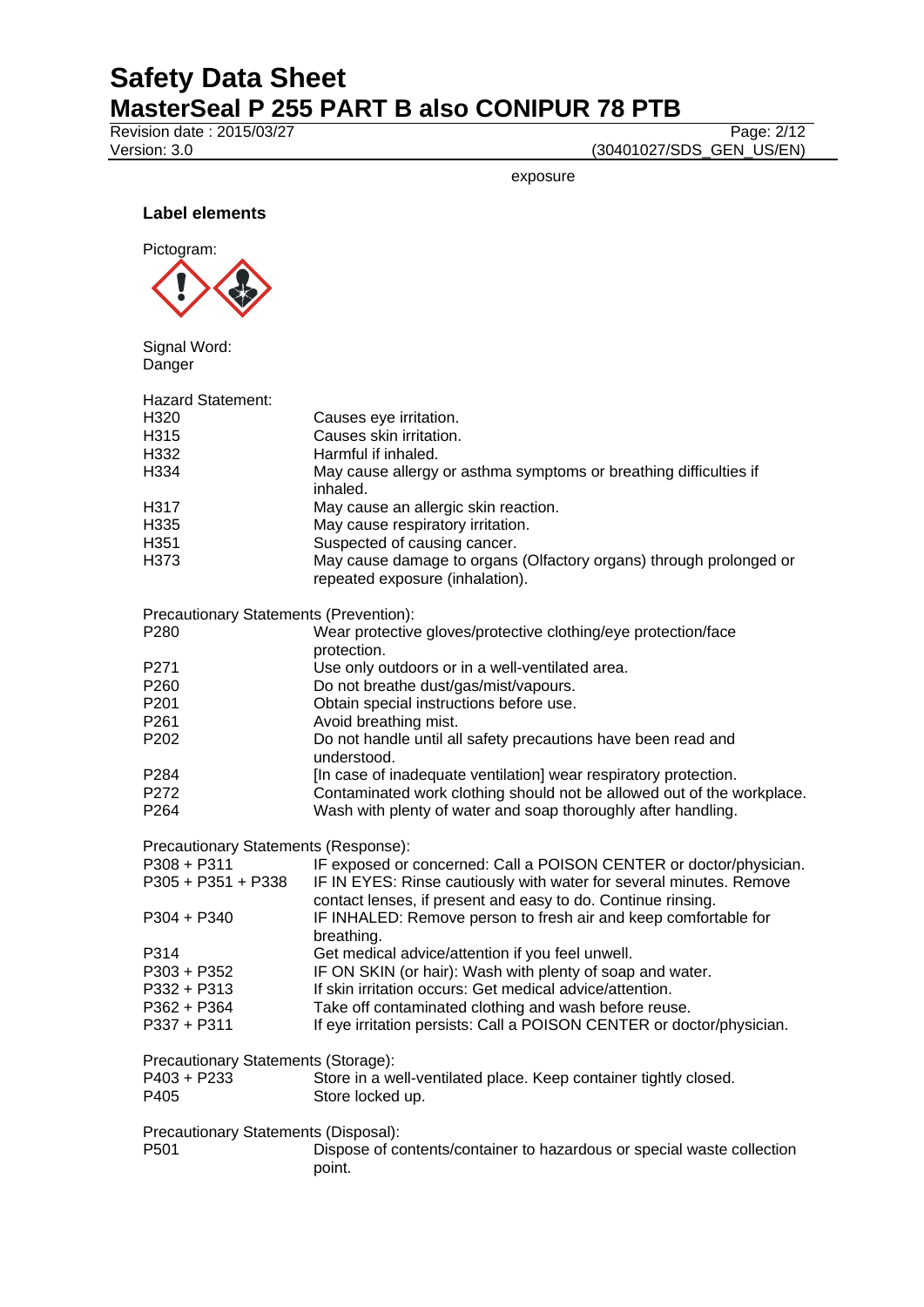Revision date : 2015/03/27 Page: 3/12

Version: 3.0 **(30401027/SDS** GEN US/EN)

## **Hazards not otherwise classified**

If applicable information is provided in this section on other hazards which do not result in classification but which may contribute to the overall hazards of the substance or mixture.

#### Labeling of special preparations (GHS):

CONTAINS ISOCYANATES. INHALATION OF ISOCYANATE MISTS OR VAPORS MAY CAUSE RESPIRATORY IRRITATION, BREATHLESSNESS, CHEST DISCOMFORT AND REDUCED PULMONARY FUNCTION. OVEREXPOSURE WELL ABOVE THE PEL MAY RESULT IN BRONCHITIS, BRONCHIAL SPASMS AND PULMONARY EDEMA. LONG-TERM EXPOSURE TO ISOCYANATES HAS BEEN REPORTED TO CAUSE LUNG DAMAGE, INCLUDING REDUCED LUNG FUNCTION WHICH MAY BE PERMANENT. ACUTE OR CHRONIC OVEREXPOSURE TO ISOCYANATES MAY CAUSE SENSITIZATION IN SOME INDIVIDUALS, RESULTING IN ALLERGIC RESPIRATORY REACTIONS INCLUDING WHEEZING, SHORTNESS OF BREATH AND DIFFICULTY BREATHING. ANIMAL TESTS INDICATE THAT SKIN CONTACT MAY PLAY A ROLE IN CAUSING RESPIRATORY SENSITIZATION.

### **According to Regulation 1994 OSHA Hazard Communication Standard; 29 CFR Part 1910.1200**

### **Emergency overview**

WARNING:

CONTAINS ISOCYANATES. INHALATION OF ISOCYANATE MISTS OR VAPORS MAY CAUSE RESPIRATORY IRRITATION, BREATHLESSNESS, CHEST DISCOMFORT AND REDUCED PULMONARY FUNCTION. OVEREXPOSURE WELL ABOVE THE PEL MAY RESULT IN BRONCHITIS, BRONCHIAL SPASMS AND PULMONARY EDEMA. LONG-TERM EXPOSURE TO ISOCYANATES HAS BEEN REPORTED TO CAUSE LUNG DAMAGE, INCLUDING REDUCED LUNG FUNCTION WHICH MAY BE PERMANENT. ACUTE OR CHRONIC OVEREXPOSURE TO ISOCYANATES MAY CAUSE SENSITIZATION IN SOME INDIVIDUALS, RESULTING IN ALLERGIC RESPIRATORY REACTIONS INCLUDING WHEEZING, SHORTNESS OF BREATH AND DIFFICULTY BREATHING. ANIMAL TESTS INDICATE THAT SKIN CONTACT MAY PLAY A ROLE IN CAUSING RESPIRATORY SENSITIZATION. Avoid contact with the skin, eyes and clothing. Wash thoroughly after handling.

Keep container tightly closed.

## **3. Composition / Information on Ingredients**

#### **According to Regulation 2012 OSHA Hazard Communication Standard; 29 CFR Part 1910.1200**

| <b>CAS Number</b> | Content (W/W)        | <b>Chemical name</b>                                                                                                       |
|-------------------|----------------------|----------------------------------------------------------------------------------------------------------------------------|
| 101-68-8          | $>= 50.0 - < 75.0$ % | Diphenylmethane-4,4'-diisocyanate (MDI)                                                                                    |
| 9016-87-9         | $>= 25.0 - 50.0 %$   | P-MDI                                                                                                                      |
| 26447-40-5        | $>= 7.0 - < 15.0$ %  | Methylenediphenyl diisocyanate                                                                                             |
| 57636-09-6        | $>= 1.0 - < 3.0 %$   | Isocyanic acid, polymethylenepolyphenylene ester,<br>polymer with.alpha.-hydro-.omega.-hydroxypoly(oxy-1,2-<br>ethanediyl) |
| 17589-24-1        | $>= 0.3 - 1.0 %$     | 1,3-Diazetidine-2,4-dione, 1,3-bis[4-[(4-<br>isocyanatophenyl)methyl]phenyl]-                                              |

### **According to Regulation 1994 OSHA Hazard Communication Standard; 29 CFR Part 1910.1200**

| <b>CAS Number</b> | Content (W/W)                 | <b>Chemical name</b>                                        |
|-------------------|-------------------------------|-------------------------------------------------------------|
| 101-68-8          |                               | $>= 40.0 - 70.0$ % Diphenylmethane-4,4'-diisocyanate (MDI)  |
| 9016-87-9         | $>= 15.0 - \le 40.0 \%$ P-MDI |                                                             |
| 26447-40-5        |                               | $\ge$ = 7.0 - $\lt$ = 13.0 % Methylenediphenyl diisocyanate |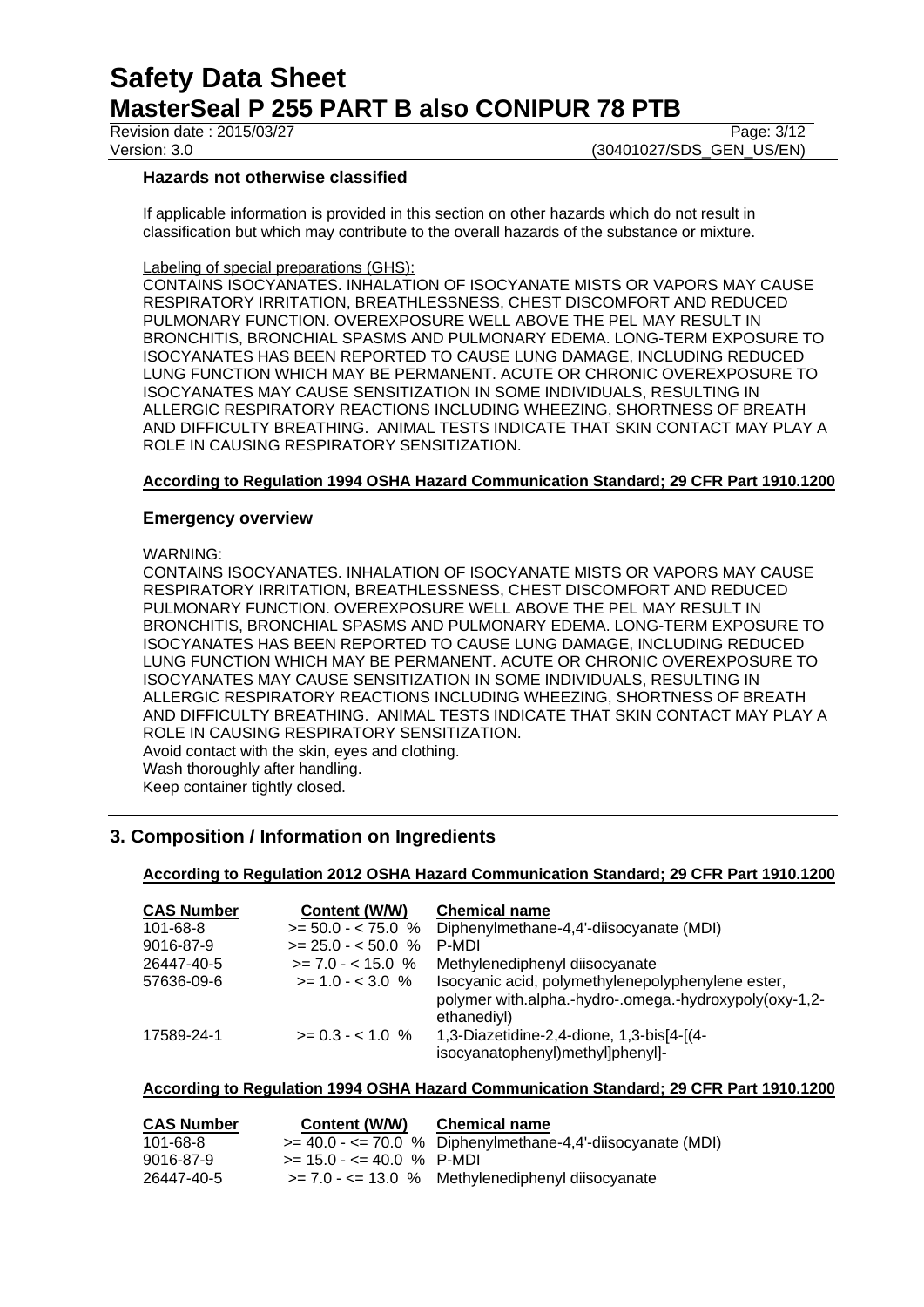Revision date : 2015/03/27 Page: 4/12

Version: 3.0 **(30401027/SDS\_GEN\_US/EN)** 

## **4. First-Aid Measures**

## **Description of first aid measures**

#### **General advice:**

First aid personnel should pay attention to their own safety. Immediately remove contaminated clothing.

#### **If inhaled:**

Remove the affected individual into fresh air and keep the person calm. Assist in breathing if necessary. Immediate medical attention required.

#### **If on skin:**

Wash affected areas thoroughly with soap and water. If irritation develops, seek medical attention.

#### **If in eyes:**

In case of contact with the eyes, rinse immediately for at least 15 minutes with plenty of water. Immediate medical attention required.

#### **If swallowed:**

Rinse mouth and then drink plenty of water. Do not induce vomiting. Never induce vomiting or give anything by mouth if the victim is unconscious or having convulsions. Immediate medical attention required.

## **Most important symptoms and effects, both acute and delayed**

Symptoms: The most important known symptoms and effects are described in the labelling (see section 2) and/or in section 11.

Hazards: Respiratory sensitization may result in allergic (asthma-like) signs in the lower respiratory tract including wheezing, shortness of breath and difficulty breathing, the onset of which may be delayed. Repeated inhalation of high concentrations may cause lung damage, including reduced lung function, which may be permanent. Substances eliciting lower respiratory tract irritation may worsen the asthma-like reactions that may be produced by product exposures.

## **Indication of any immediate medical attention and special treatment needed**

Note to physician

Treatment: Treat according to symptoms (decontamination, vital functions), no known specific antidote.

## **5. Fire-Fighting Measures**

## **Extinguishing media**

Suitable extinguishing media: foam, water spray, dry powder, carbon dioxide

Unsuitable extinguishing media for safety reasons: water jet

### **Special hazards arising from the substance or mixture**

Hazards during fire-fighting: nitrous gases, fumes/smoke, isocyanate, vapour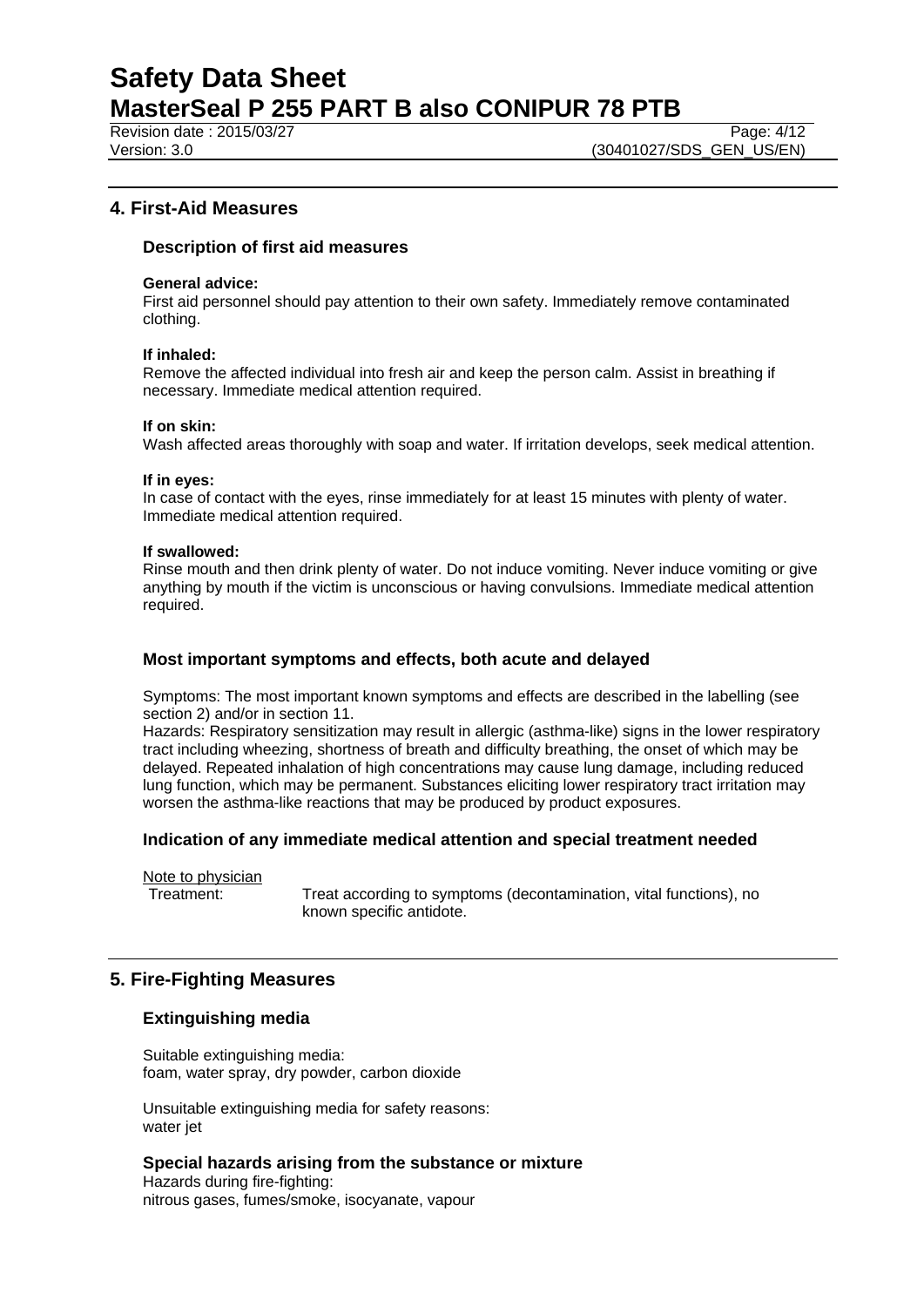Revision date : 2015/03/27 Page: 5/12

## **Advice for fire-fighters**

Protective equipment for fire-fighting: Firefighters should be equipped with self-contained breathing apparatus and turn-out gear.

#### **Further information:**

Keep containers cool by spraying with water if exposed to fire. Dispose of fire debris and contaminated extinguishing water in accordance with official regulations.

### **6. Accidental release measures**

#### **Personal precautions, protective equipment and emergency procedures**

Clear area. Ensure adequate ventilation. Wear suitable personal protective clothing and equipment.

#### **Environmental precautions**

Contain contaminated water/firefighting water. Do not discharge into drains/surface waters/groundwater.

#### **Methods and material for containment and cleaning up**

For small amounts: Absorb isocyanate with suitable absorbent material (see § 40 CFR, sections 260, 264 and 265 for further information). Shovel into open container. Do not make container pressure tight. Move container to a well-ventilated area (outside). Spill area can be decontaminated with the following recommended decontamination solution: Mixture of 90 % water, 8 % concentrated ammonia, 2 % detergent. Add at a 10 to 1 ratio. Allow to stand for at least 48 hours to allow escape of evolved carbon dioxide.

For large amounts: If temporary control of isocyanate vapor is required, a blanket of protein foam or other suitable foam (available from most fire departments) may be placed over the spill. Transfer as much liquid as possible via pump or vacuum device into closed but not sealed containers for disposal.

For residues: The following measures should be taken for final cleanup: Wash down spill area with decontamination solution. Allow solution to stand for at least 10 minutes. Dike spillage.

## **7. Handling and Storage**

## **Precautions for safe handling**

Provide suitable exhaust ventilation at the processing machines. Ensure thorough ventilation of stores and work areas. Avoid aerosol formation. When handling heated product, vapours of the product should be ventilated, and respiratory protection used. Wear respiratory protection when spraying. Danger of bursting when sealed gastight. Protect against moisture. If bulging of drum occurs, transfer to well ventilated area, puncture to relieve pressure, open vent and let stand for 48 hours before resealing.

#### **Conditions for safe storage, including any incompatibilities**

No applicable information available.

Suitable materials for containers: tinned carbon steel (Tinplate)

Further information on storage conditions: Keep only in the original container in a cool, dry, wellventilated place away from ignition sources, heat or flame. Protect from direct sunlight.

Storage stability: Storage temperature: 16 - 27 °C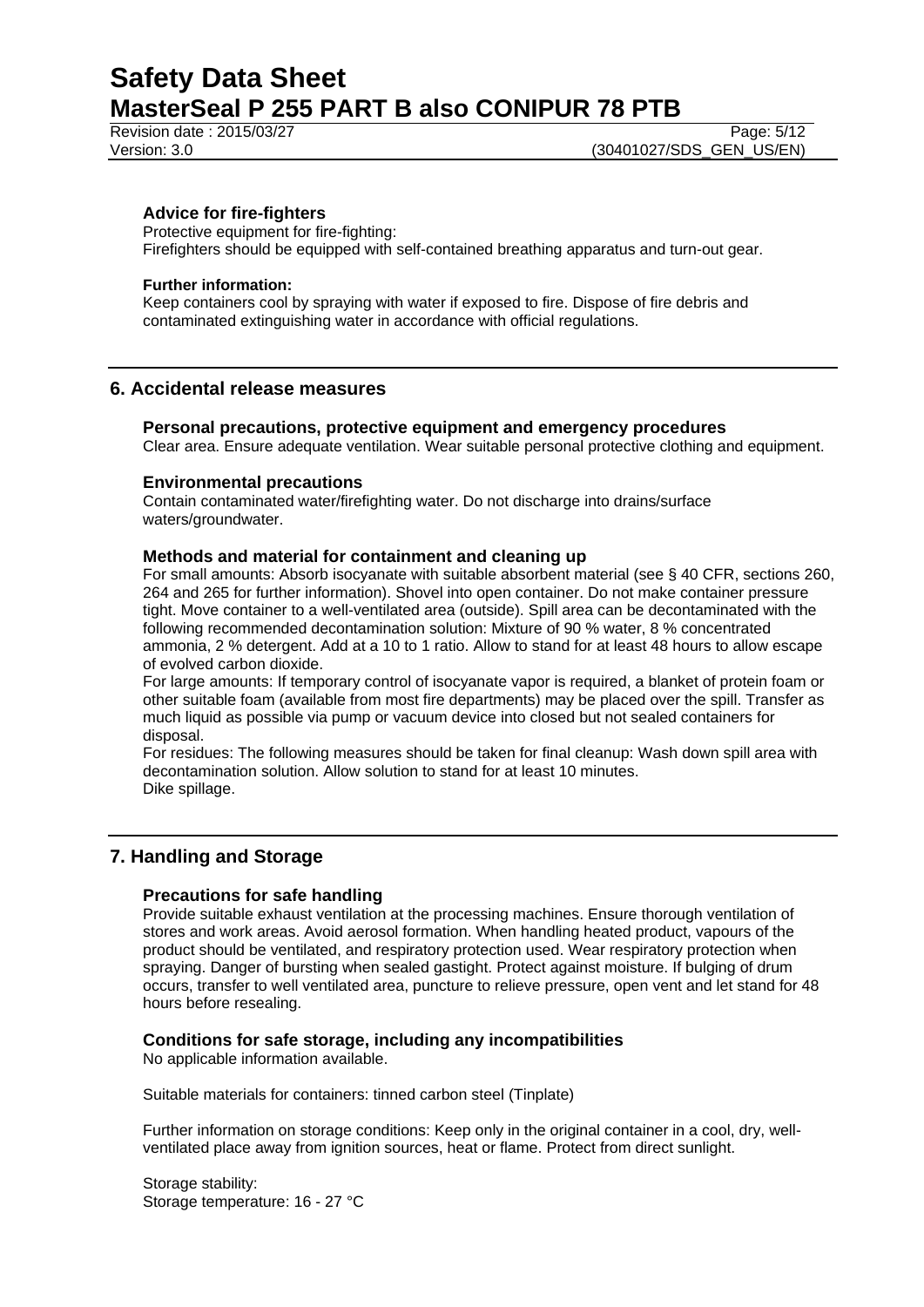Revision date : 2015/03/27 Page: 6/12

Version: 3.0 **(30401027/SDS\_GEN\_US/EN)** 

## **8. Exposure Controls/Personal Protection**

## **Components with occupational exposure limits**

| Diphenylmethane-4,4'-<br>diisocyanate (MDI) | OSHA PEL<br><b>ACGIH TLV</b> | CLV 0.02 ppm 0.2 mg/m3; CLV 0.02 ppm 0.2<br>$mg/m3$ ;<br>TWA value $0.005$ ppm; |
|---------------------------------------------|------------------------------|---------------------------------------------------------------------------------|
| P-MDI                                       | OSHA PEL                     | CLV 0.02 ppm 0.2 mg/m3; CLV 0.02 ppm 0.2<br>$mg/m3$ ;                           |
|                                             | <b>ACGIH TLV</b>             | TWA value $0.005$ ppm;                                                          |

#### **Advice on system design:**

No applicable information available.

#### **Personal protective equipment**

#### **Respiratory protection:**

When workers are facing concentrations above the occupational exposure limits they must use appropriate certified respirators. When atmospheric levels may exceed the occupational exposure limit (PEL or TLV) NIOSH-certified air-purifying respirators equipped with an organic vapor sorbent and particulate filter can be used as long as appropriate precautions and change out schedules are in place. For emergency or non-routine, high exposure situations, including confined space entry, use a NIOSH-certified full facepiece pressure demand self-contained breathing apparatus (SCBA) or a full facepiece pressure demand supplied-air respirator (SAR) with escape provisions.

#### **Hand protection:**

Chemical resistant protective gloves should be worn to prevent all skin contact., Suitable materials may include, chloroprene rubber (Neoprene), nitrile rubber (Buna N), chlorinated polyethylene, polyvinylchloride (Pylox), butyl rubber, fluoroelastomer (Viton), depending upon conditions of use.

#### **Eye protection:**

Tightly fitting safety goggles (chemical goggles). Wear face shield if splashing hazard exists.

#### **Body protection:**

Cover as much of the exposed skin as possible to prevent all skin contact., Suitable materials may include, saran-coated material, depending upon conditions of use.

#### **General safety and hygiene measures:**

Wear protective clothing as necessary to prevent contact. Eye wash fountains and safety showers must be easily accessible. Observe the appropriate PEL or TLV value. Wash soiled clothing immediately. Contaminated equipment or clothing should be cleaned after each use or disposed of.

## **9. Physical and Chemical Properties**

| Form:              | No applicable information available. |                                      |  |
|--------------------|--------------------------------------|--------------------------------------|--|
| Odour:             | No applicable information available. |                                      |  |
| Odour threshold:   | No applicable information available. |                                      |  |
| Colour:            | No applicable information available. |                                      |  |
| pH value:          |                                      | The product has not been tested.     |  |
| Freezing point:    | approx. $2^{\circ}C$                 |                                      |  |
| Boiling point:     | 200 °C                               | $(5 \text{ mmHg})$                   |  |
| Sublimation point: |                                      | No applicable information available. |  |
| Flash point:       | 204.44 °C                            |                                      |  |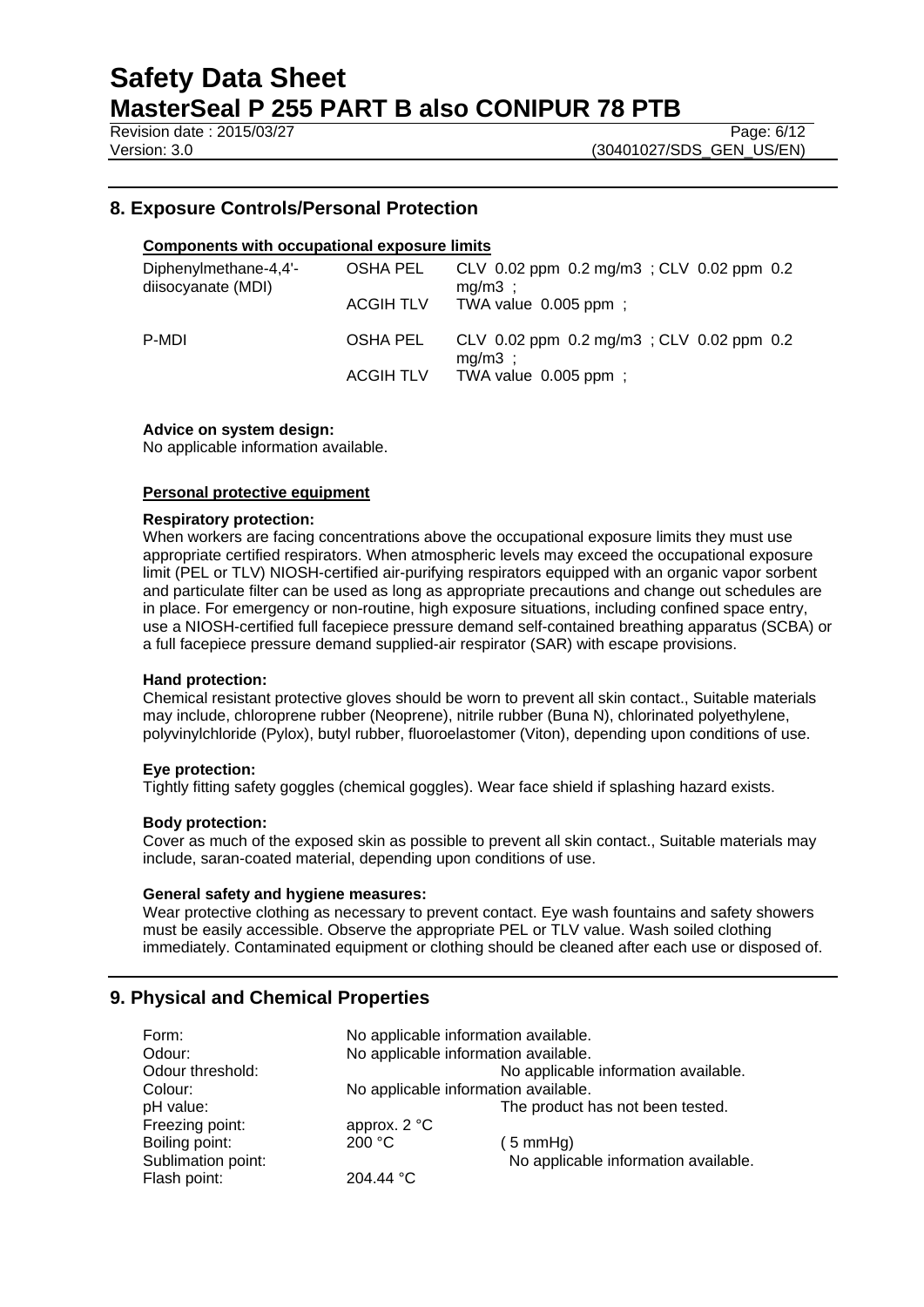**Revision date : 2015/03/27** Page: 7/12

Version: 3.0 **(30401027/SDS\_GEN\_US/EN)** 

| Flammability:               | not highly<br>flammable                                                                              |           |                                      |
|-----------------------------|------------------------------------------------------------------------------------------------------|-----------|--------------------------------------|
| Lower explosion limit:      |                                                                                                      |           | No applicable information available. |
| Upper explosion limit:      |                                                                                                      |           | No applicable information available. |
| Vapour pressure:            | 0.00001 mmHg                                                                                         | (20 °C)   |                                      |
| Density:                    | 1.2102 g/cm3                                                                                         | (25 °C)   |                                      |
| Relative density:           | 1.2365                                                                                               |           |                                      |
| Bulk density:               | 10.1 lb/USg                                                                                          | (25 °C)   | not applicable                       |
| Vapour density:             |                                                                                                      |           | Heavier than air.                    |
| Partitioning coefficient n- |                                                                                                      |           | No data available.                   |
| octanol/water (log Pow):    |                                                                                                      |           |                                      |
| Thermal decomposition:      | No decomposition if stored and handled as<br>prescribed/indicated.                                   |           |                                      |
| Viscosity, dynamic:         |                                                                                                      |           | No data available.                   |
| Viscosity, kinematic:       |                                                                                                      |           | No applicable information available. |
| Solubility (quantitative):  |                                                                                                      | insoluble |                                      |
| Solubility (qualitative):   | No applicable information available.                                                                 |           |                                      |
| Evaporation rate:           |                                                                                                      |           | No applicable information available. |
| Other Information:          | If necessary, information on other physical and chemical<br>parameters is indicated in this section. |           |                                      |

## **10. Stability and Reactivity**

### **Reactivity**

No hazardous reactions if stored and handled as prescribed/indicated.

#### Oxidizing properties:

Based on its structural properties the product is not classified as oxidizing.

#### **Chemical stability**

The product is stable if stored and handled as prescribed/indicated.

#### **Possibility of hazardous reactions**

The product is stable if stored and handled as prescribed/indicated.

#### **Conditions to avoid**

See MSDS section 7 - Handling and storage.

#### **Incompatible materials**

strong acids, strong bases, strong oxidizing agents, strong reducing agents

## **Hazardous decomposition products**

Decomposition products: No hazardous decomposition products if stored and handled as prescribed/indicated.

Thermal decomposition: No decomposition if stored and handled as prescribed/indicated.

## **11. Toxicological information**

## **Primary routes of exposure**

Routes of entry for solids and liquids are ingestion and inhalation, but may include eye or skin contact. Routes of entry for gases include inhalation and eye contact. Skin contact may be a route of entry for liquefied gases.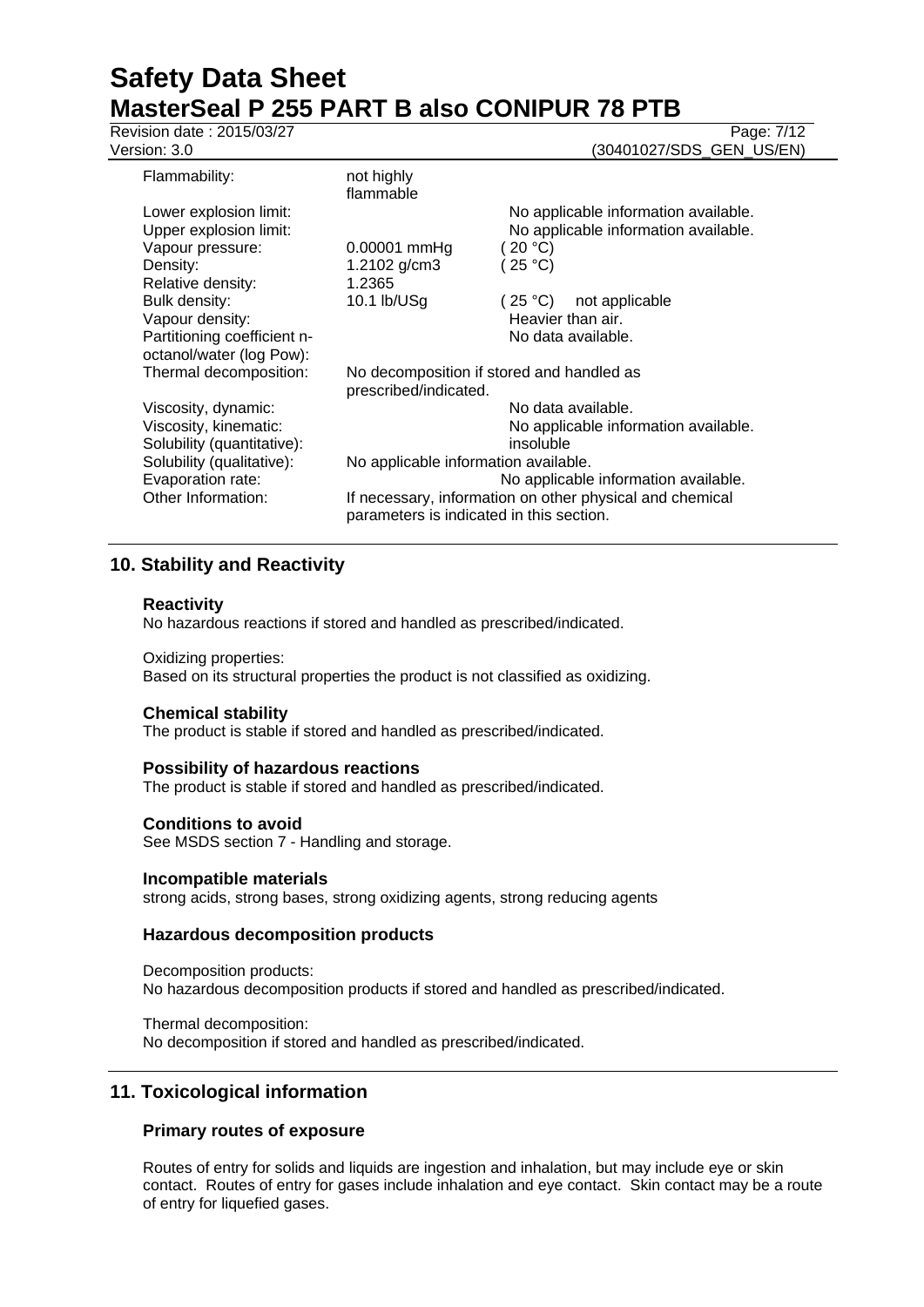Revision date : 2015/03/27 Page: 8/12

Version: 3.0 **(30401027/SDS\_GEN\_US/EN)** 

## **Acute Toxicity/Effects**

#### Acute toxicity

Assessment of acute toxicity: Of moderate toxicity after short-term inhalation. Inhalation of vapours may cause irritation of the mucous membranes of the nose, throat or trachea, breathlessness, chest discomfort, difficult breathing and reduced pulmonary function. Inhalation exposure well above the PEL may result additionally in eye irritation, headache, chemical bronchitis, asthma-like findings or pulmonary edema. Isocyanates have also been reported to cause hypersensitivity pneumonitis, which is characterized by flu-like symptoms, the onset of which may be delayed.

#### Oral

No applicable information available.

Inhalation Type of value: ATE Value: 1.92 mg/l Determined for mist

Dermal No applicable information available.

Assessment other acute effects Assessment of STOT single: Causes temporary irritation of the respiratory tract.

#### Irritation / corrosion

Assessment of irritating effects: Irritating to eyes, respiratory system and skin. Skin contact may result in dermatitis, either irritative or allergic.

#### **Sensitization**

Assessment of sensitization: Sensitization after skin contact possible. As a result of previous repeated overexposures or a single large dose, certain individuals will develop isocyanate sensitization (chemical asthma) which will cause them to react to a later exposure to isocyanate at levels well below the PEL/TLV. These symptoms, which include chest tightness, wheezing, cough, shortness of breath, or asthmatic attack, could be immediate or delayed up to several hours after exposure. Similar to many non-specific asthmatic responses, there are reports that once sensitized an individual can experience these symptoms upon exposure to dust, cold air, or other irritants. This increased lung sensitivity can persist for weeks and in severe cases for several years. Chronic overexposure to isocyanates has also been reported to cause lung damage, including a decrease in lung function, which may be permanent. Prolonged contact can cause reddening, swelling, rash, scaling, or blistering. In those who have developed a skin sensitization, these symptoms can develop as a result of contact with very small amounts of liquid material, or even as a result of vapour-only exposure. Animal tests indicate that skin contact may play a role in causing respiratory sensitization.

#### Aspiration Hazard

Study scientifically not justified.

## **Chronic Toxicity/Effects**

#### Repeated dose toxicity

Assessment of repeated dose toxicity: The substance may cause damage to the olfactory epithelium after repeated inhalation. The substance may cause damage to the lung after repeated inhalation. These effects are not relevant to humans at occupational levels of exposure.

#### Genetic toxicity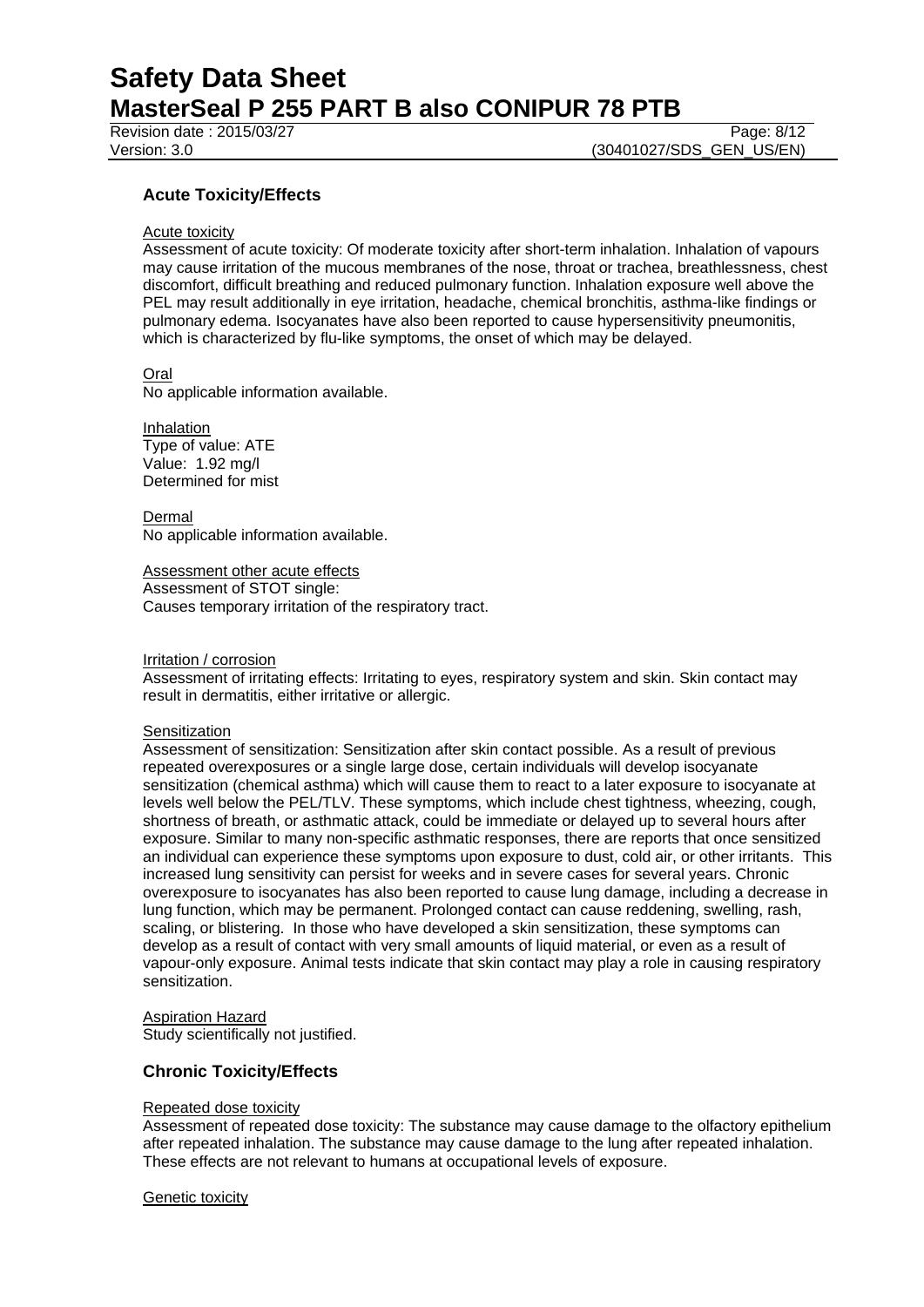Revision date : 2015/03/27 Page: 9/12

Version: 3.0 **(30401027/SDS\_GEN\_US/EN)** 

Assessment of mutagenicity: The substance was mutagenic in various bacterial test systems; however, these results could not be confirmed in tests with mammals.

#### **Carcinogenicity**

Assessment of carcinogenicity: A carcinogenic potential cannot be excluded after prolonged exposure to severely irritating concentrations. These effects are not relevant to humans at occupational levels of exposure.

#### *Information on: Diphenylmethane-4,4'-diisocyanate (MDI)*

*Assessment of carcinogenicity: A carcinogenic potential cannot be excluded after prolonged exposure to severely irritating concentrations. These effects are not relevant to humans at occupational levels of exposure.*

#### *Information on: Methylenediphenyl diisocyanate*

*Assessment of carcinogenicity: A carcinogenic potential cannot be excluded after prolonged exposure to severely irritating concentrations. These effects are not relevant to humans at occupational levels of exposure.*

*Information on: Isocyanic acid, polymethylenepolyphenylene ester, polymer with.alpha.-hydro- .omega.-hydroxypoly(oxy-1,2-ethanediyl)*

*Information on: 1,3-Diazetidine-2,4-dione, 1,3-bis[4-[(4- isocyanatophenyl)methyl]phenyl]- Assessment of carcinogenicity: The product has not been tested. The statement has been derived from substances/products of a similar structure or composition. A carcinogenic potential cannot be excluded after prolonged exposure to severely irritating concentrations.* ----------------------------------

#### Reproductive toxicity

Assessment of reproduction toxicity: Repeated inhalative uptake of the substance did not cause damage to the reproductive organs.

#### **Teratogenicity**

Assessment of teratogenicity: The substance did not cause malformations in animal studies; however, toxicity to development was observed at high doses that were toxic to the parental animals.

#### Other Information

Based on our experience and the information available, no adverse health effects are expected if handled as recommended with suitable precautions for designated uses. The product has not been tested. The statements on toxicology have been derived from the properties of the individual components.

## **Symptoms of Exposure**

The most important known symptoms and effects are described in the labelling (see section 2) and/or in section 11.

## Medical conditions aggravated by overexposure

The isocyanate component is a respiratory sensitizer. It may cause allergic reaction leading to asthma-like spasms of the bronchial tubes and difficulty in breathing. Medical supervision of all employees who handle or come into contact with isocyanates is recommended. Contact may aggravate pulmonary disorders. Persons with history of respiratory disease or hypersensitivity should not be exposed to this product. Preemployment and periodic medical examinations with respiratory function tests (FEV, FVC as a minimum) are suggested. Persons with asthmatic conditions, chronic bronchitis, other chronic respiratory diseases, recurrent eczema or pulmonary sensitization should be excluded from working with isocyanates. Once a person is diagnosed as having pulmonary sensitization (allergic asthma) to isocyanates, further exposure is not recommended.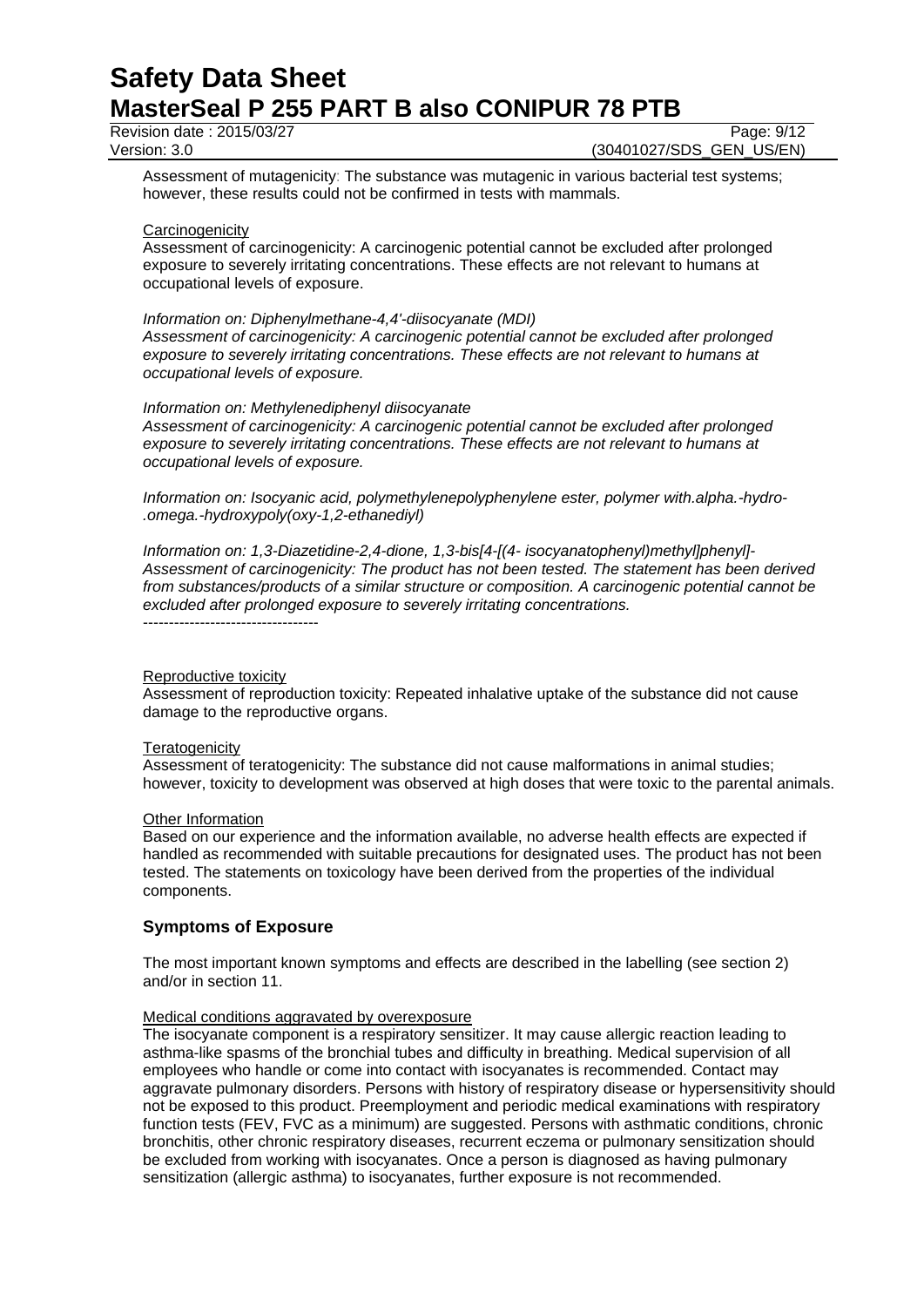Revision date : 2015/03/27 Page: 10/12

Version: 3.0 **(30401027/SDS\_GEN\_US/EN)** 

## **12. Ecological Information**

## **Toxicity**

Aquatic toxicity

Assessment of aquatic toxicity:

There is a high probability that the product is not acutely harmful to aquatic organisms. The inhibition of the degradation activity of activated sludge is not anticipated when introduced to biological treatment plants in appropriate low concentrations. Based on long-term (chronic) toxicity study data, the product is very likely not harmful to aquatic organisms.

The product has not been tested. The statement has been derived from substances/products of a similar structure or composition.

#### **Persistence and degradability**

Assessment biodegradation and elimination (H2O) Not readily biodegradable (by OECD criteria).

#### **Bioaccumulative potential**

Assessment bioaccumulation potential Based on a weight of evidence, the compound will not bioaccumulate.

### **Mobility in soil**

Assessment transport between environmental compartments The substance will not evaporate into the atmosphere from the water surface. Adsorption to solid soil phase is not expected.

## **Additional information**

Other ecotoxicological advice:

Do not release untreated into natural waters. Do not allow to enter soil, waterways or waste water channels. The product has not been tested. The statement has been derived from the properties of the individual components.

## **13. Disposal considerations**

#### **Waste disposal of substance:**

Dispose of in accordance with national, state and local regulations. Residues should be disposed of in the same manner as the substance/product. Do not discharge into drains/surface waters/groundwater.

#### **Container disposal:**

Contaminated packaging should be emptied as far as possible; then it can be passed on for recycling after being thoroughly cleaned.

## **14. Transport Information**

**Land transport** USDOT

Not classified as a dangerous good under transport regulations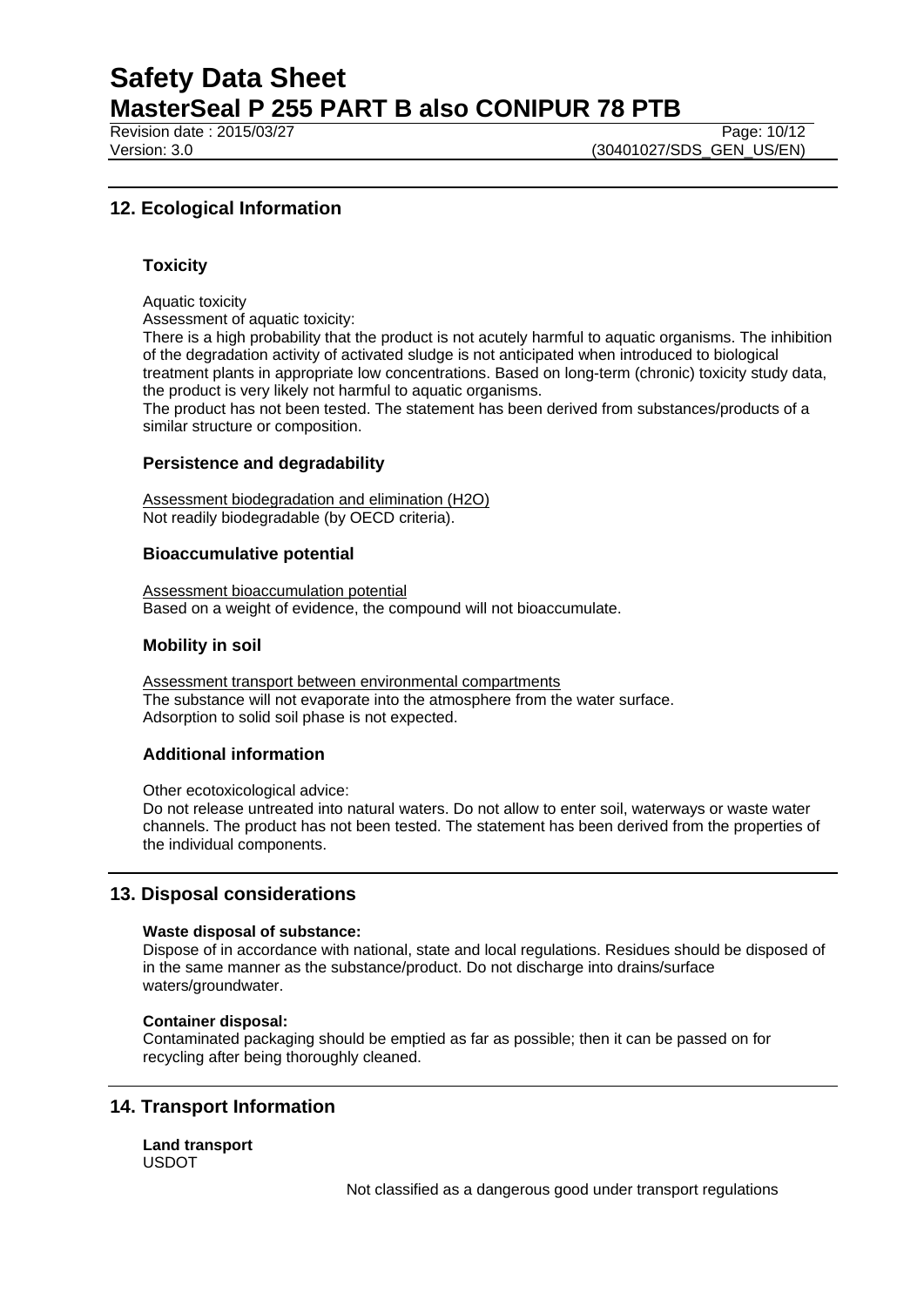Revision date : 2015/03/27 Page: 11/12<br>Version: 3.0 (30401027/SDS\_GEN\_US/EN) (30401027/SDS\_GEN\_US/EN)

#### **Sea transport** IMDG

Not classified as a dangerous good under transport regulations

## **Air transport**

IATA/ICAO

Not classified as a dangerous good under transport regulations

### **Further information**

DOT: This product is regulated if the amount in a single receptacle exceeds the Reportable Quantity (RQ). Please refer to Section 15 of this MSDS for the RQ for this product.

## **15. Regulatory Information**

### **Federal Regulations**

**Registration status:** Chemical TSCA, US released / listed

### **EPCRA 311/312 (Hazard categories):** Acute; Chronic

| <b>CERCLA RQ</b> | <b>CAS Number</b> | <b>Chemical name</b>                                                    |
|------------------|-------------------|-------------------------------------------------------------------------|
| 5000 LBS         | 78-93-3: 7647-01- | Methylethylketone; hydrochloric acid;                                   |
|                  | 87-9              | 0; $101-68-8$ ; $9016$ - Diphenylmethane-4,4'-diisocyanate (MDI); P-MDI |
| 1000 LBS         | 7705-08-0         | Iron trichloride                                                        |
| 100 LBS          | 108-90-7          | chlorobenzene                                                           |

## **State regulations**

| <b>State RTK</b>                          |         | <b>CAS Number</b> | <b>Chemical name</b>                    |
|-------------------------------------------|---------|-------------------|-----------------------------------------|
| MA. NJ. PA                                |         | 101-68-8          | Diphenylmethane-4,4'-diisocyanate (MDI) |
| MA, NJ, PA                                |         | 9016-87-9         | P-MDI                                   |
| NJ.                                       |         | 26447-40-5        | Methylenediphenyl diisocyanate          |
| <b>NFPA Hazard codes:</b><br>Health $: 3$ | Fire: 1 | Reactivity: 0     | Special:                                |

## **16. Other Information**

**SDS Prepared by:**  BASF NA Product Regulations SDS Prepared on: 2015/03/27

We support worldwide Responsible Care® initiatives. We value the health and safety of our employees, customers, suppliers and neighbors, and the protection of the environment. Our commitment to Responsible Care is integral to conducting our business and operating our facilities in a safe and environmentally responsible fashion, supporting our customers and suppliers in ensuring the safe and environmentally sound handling of our products, and minimizing the impact of our operations on society and the environment during production, storage, transport, use and disposal of our products.